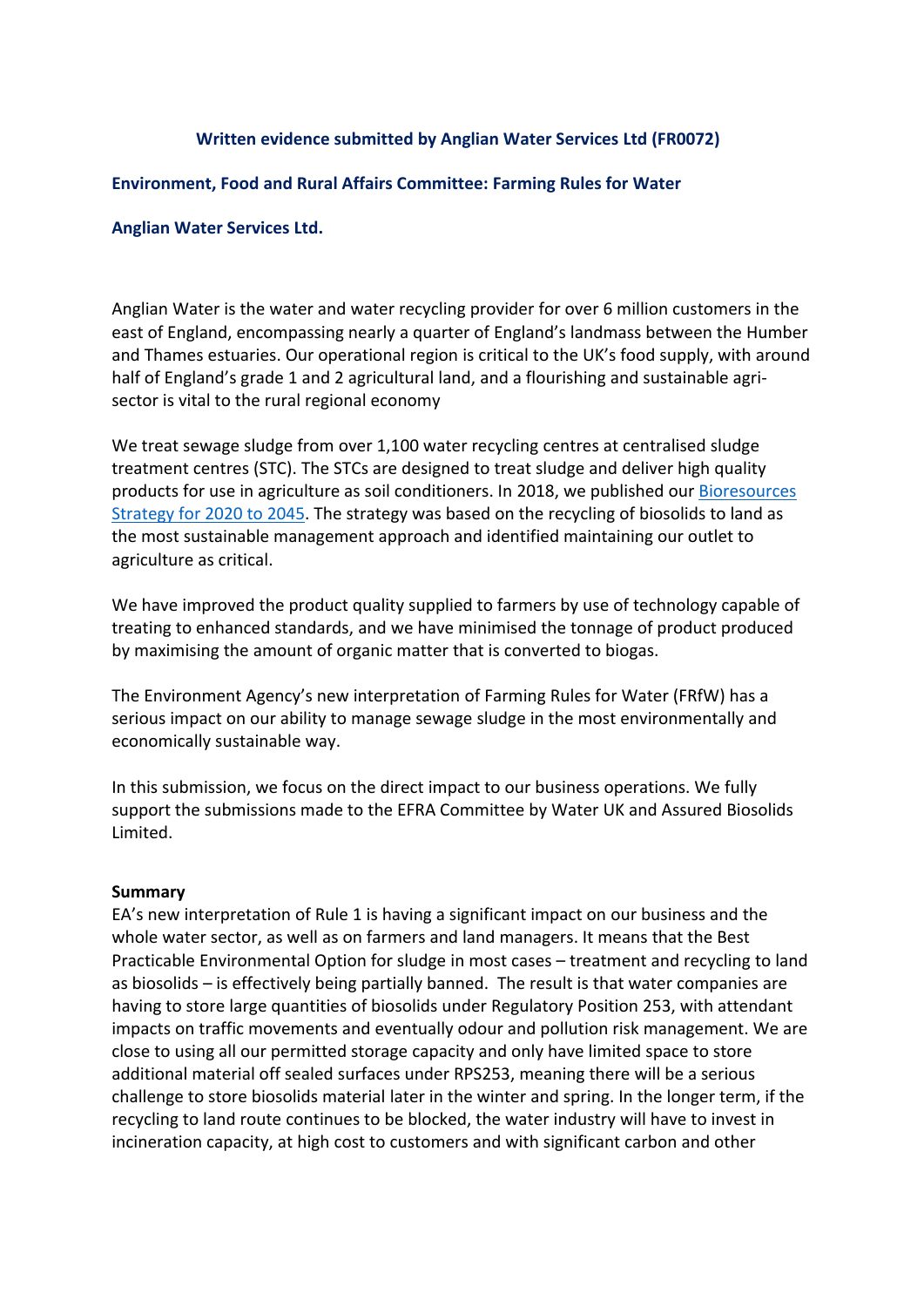environmental impacts. This is clearly an inferior environmental outcome than that of the well-managed and properly assured approach to recycling biosolids to land.

# **What impact, if any, are the EAs implementation of Farming Rules for Water Regulation prevents farmers from spreading organic fertiliser?**

## **There has been a significant fall in the quantity of biosolids being recycled to land.**

Anglian Water produces around 360,000 tonnes of biosolids per year. Normally, 85% of this material would be recycled by being applied to land in the autumn, ahead of crops such as winter cereals, which now falls outside the EA's new interpretation of Farming Rules for Water Rule 1. Whereas farms in the north and west of England can apply biosolids to grassland, our region is predominantly arable, which means that biosolids are applied as a soil conditioner/organic manure in autumn before winter cereal crops are planted, providing a sustainable and slow-release form of nutrients to the crop throughout the following crop season. Autumn applications of biosolids ahead of winter cereal crops will be prevented under the new interpretation of Rule 1 and it is not possible to move all biosolids applications to the spring, due to the implications detailed in the [impact](https://ahdb.org.uk/an-assessment-of-the-impact-of-farming-rules-for-water) [assessment](https://ahdb.org.uk/an-assessment-of-the-impact-of-farming-rules-for-water) [funded](https://ahdb.org.uk/an-assessment-of-the-impact-of-farming-rules-for-water) [by](https://ahdb.org.uk/an-assessment-of-the-impact-of-farming-rules-for-water) [the](https://ahdb.org.uk/an-assessment-of-the-impact-of-farming-rules-for-water) [AHDB](https://ahdb.org.uk/an-assessment-of-the-impact-of-farming-rules-for-water). This has resulted in a 50% reduction in the amount of material delivered to land during October and November 2021 compared to previous years. In addition, we are having to transport the material further to find suitable outlets. To give a snapshot, in 2018 – 2020, biosolids were transported an average of 0.62 km per m3 in October – November. In the same period this year, the figure is 0.94 km per m3. So, in the last two months, we have seen a 50% decrease in material delivered to land with a 50% increase in the average distance travelled for those deliveries.

### **A significant biosolids storage challenge is inevitable under the current interpretation.**

While we can still deliver a proportion of our biosolids production to farmers for application ahead of spring crops, the area of spring cropping is much less than winter cropping in our region. There is also a limited opportunity to apply in the autumn ahead of winter oilseed rape, but the combination of this and spring crops only accounts for c.15% of our biosolids production. Whereas we would normally deliver biosolids to farmer customers throughout the year these restrictions mean we will have to store much larger quantities of biosolids on our own sites, with no current outlet for this surplus material.

We have permitted capacity to store 103,000 tonnes of biosolids material. This storage is on hard surfaces to prevent ingress and allow odour and pollution risks to be well-managed. We are currently storing 80,000 tonnes of material, compared to less than half this quantity at this point in previous years. The demands for storage will increase through the winter and we anticipate a significant capacity challenge by spring 2022.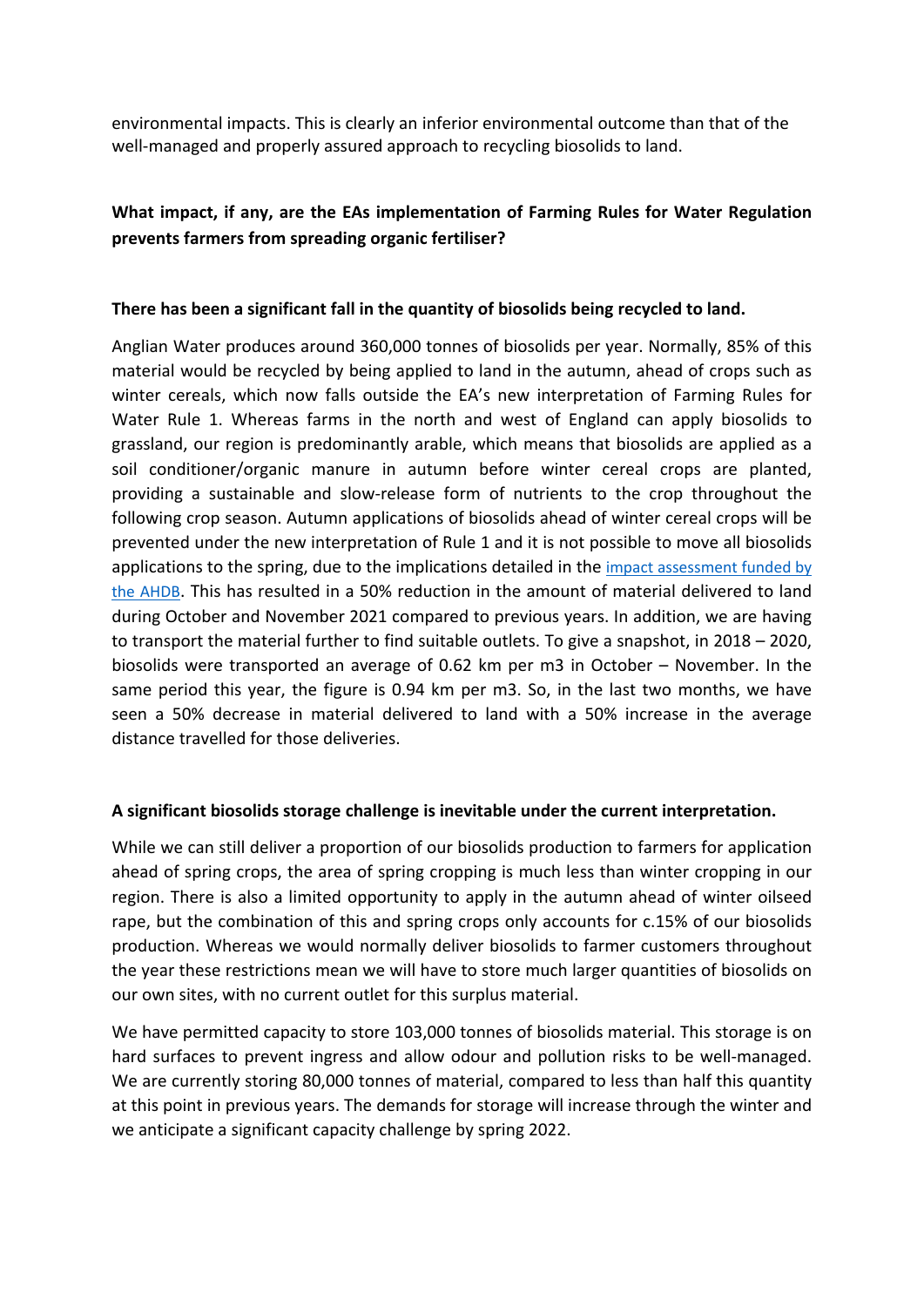We need to retain some headroom capacity in our permitted storage to be able to react to adverse weather over the winter. Therefore, within the next few weeks, we will need to start storing biosolids on grassed areas on our sites, under a Regulatory Position recently published by the Environment Agency (RPS253). This will result in an increase in traffic movements as well as odour nuisance, both of which are serious concerns for our customers and for anyone living and working close to our sites. In addition, we believe that the pollution risks, for example of ammonia emissions to air, and risk of surface water run-off, that are posed by biosolids stored over the medium/long term in this manner are greater than those posed by well-managed agricultural use.

We cannot store biosolids material indefinitely. The only practical alternative to agricultural use is incineration. However, there is insufficient capacity within existing incineration plants for biosolids, particularly as other organic wastes will now compete for the same capacity. If the current interpretation of Rule 1 remains in force, water companies will have to invest in incineration capacity, with the associated impact to customer bills. This will not only take 8- 10 years to bring on line, but it will have much greater climate and environmental costs than recycling biosolids to land, as well as encounter local opposition to new incinerators being built.

# **Are there changes that should be made to the rules or how they are applied?**

No changes are required to the legislation, but the EA needs to urgently reverse their change in interpretation of Rule 1 and how it is being applied.

We think that the EA's interpretation of Rule 1 is inconsistent with the Farming Rules for Water's objectives to reduce diffuse pollution through good practice and managing risk. The current interpretation is more restrictive than even the controls in the Nitrate Vulnerable Zones regulations (NVZ), which are targeted at areas of the country at risk from nitrate pollution and include most of our operational area.

It appears that the EA's interpretation of Rule 1 is based on a misreading the Nutrient Management Guide (RB209). This guidance itself notes that it can be amended by properly qualified advisors (e.g., Fertiliser Advisers Certification and Training Scheme (FACTS) qualified advisors) provided they have a good reason to do so. Moreover, in the "[Final](https://assets.publishing.service.gov.uk/government/uploads/system/uploads/attachment_data/file/663456/farming-rules-water-consult-sum-resp.pdf) [set](https://assets.publishing.service.gov.uk/government/uploads/system/uploads/attachment_data/file/663456/farming-rules-water-consult-sum-resp.pdf) [of](https://assets.publishing.service.gov.uk/government/uploads/system/uploads/attachment_data/file/663456/farming-rules-water-consult-sum-resp.pdf) [rules](https://assets.publishing.service.gov.uk/government/uploads/system/uploads/attachment_data/file/663456/farming-rules-water-consult-sum-resp.pdf) [and](https://assets.publishing.service.gov.uk/government/uploads/system/uploads/attachment_data/file/663456/farming-rules-water-consult-sum-resp.pdf) [changes](https://assets.publishing.service.gov.uk/government/uploads/system/uploads/attachment_data/file/663456/farming-rules-water-consult-sum-resp.pdf) [from](https://assets.publishing.service.gov.uk/government/uploads/system/uploads/attachment_data/file/663456/farming-rules-water-consult-sum-resp.pdf) [consultation](https://assets.publishing.service.gov.uk/government/uploads/system/uploads/attachment_data/file/663456/farming-rules-water-consult-sum-resp.pdf) [proposals](https://assets.publishing.service.gov.uk/government/uploads/system/uploads/attachment_data/file/663456/farming-rules-water-consult-sum-resp.pdf)" regarding concern about the complexity of a fertiliser recommendation system (a proposed new rule), the government concluded "*We have adapted the rule to make it more outcome focussed and less prescriptive in the action required. Rather than requiring a fertiliser recommendation system, farmers need to test their soils periodically and apply nutrients to meet soil and crop needs. The revised rule puts the onus on the farmer to decide when conditions are unsuitable for applying fertilisers or manures. Risk criteria are provided to help inform this decision.*" It appears clear that the use of a fertiliser recommendation system (e.g., RB209) is not a requirement of the regulations.

We do not believe that a well-managed autumn application of biosolids poses a significant diffuse pollution risk and in fact, it offers important environmental benefits. Any alternative